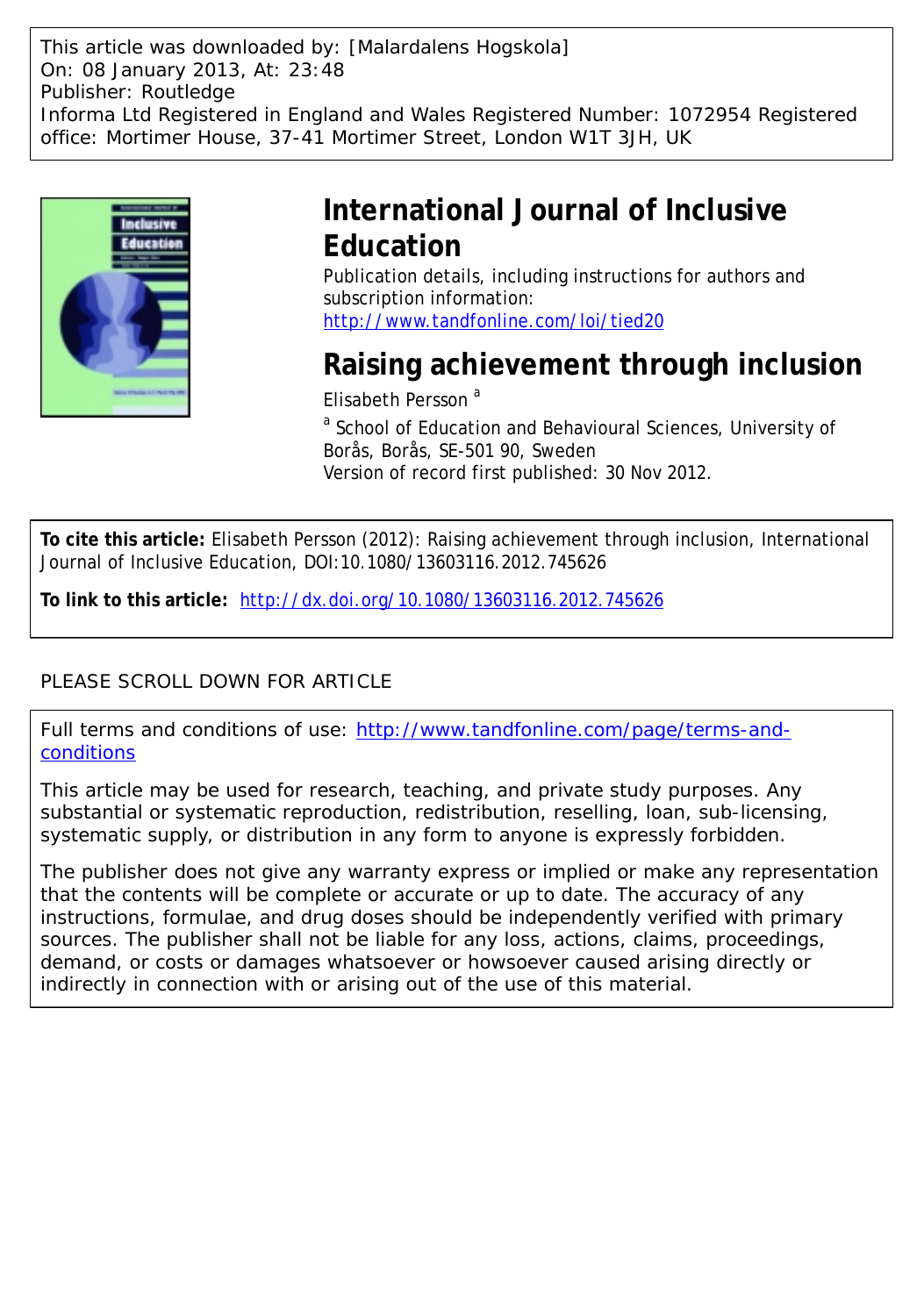## Raising achievement through inclusion

Elisabeth Persson<sup>∗</sup>

School of Education and Behavioural Sciences, University of Borås, Borås SE-501 90, Sweden

(Received 23 February 2012; final version received 15 October 2012)

In 2007, Swedish authorities introduced open publication of comparisons of students' results at the end of compulsory school. In this study, we investigated a municipality that had succeeded in breaking a negative trend from a bottom position in the ranking in 2007 to a top position in 2010, apparently through inclusive practices. The purpose of this study is to examine and isolate key elements that make a difference in schools and classrooms in the work with all students. Data were collected through interviews and classroom observations. Mary Douglas' cultural–cognitive perspective of institutional theory and the work of Ludwik Fleck are used to identify and analyse factors of importance to the increased goal fulfilment. The school's decision to end all segregated small group activities and to include all children in the normal classroom activity is examined. Moreover, the emphasis on teachers' reading and discussing of national and international research and focusing on all children's right to succeed in the classroom is analysed. The analysis suggests that focusing on goal fulfilment through inclusion gave a wider definition to the concept of successful schooling and changed the traditional thought style of the school.

Keywords: inclusion; goal fulfilment; successful schools; teacher work

### Introduction

It would hardly be an exaggeration to say that the media image of Swedish schools today is bleak. Results from the national statistics show that the proportion of pupils who are unable to leave elementary schools with pass grades has increased and the proportion of pupils eligible for secondary schools has been the lowest in over a decade. Nearly one in five students do not pass the subject test in mathematics in grade 9, which has doubled in 7 years. As if this were not enough, Swedish students fall behind in international knowledge rankings, most recently in the 2009 PISA study.

In this study, the focus was on a Swedish municipality that had succeeded in converting a negative trend into success. This success has been so exceptional that in 2011 thousands of visitors came to this municipality from all over Sweden. Reports in newspapers, television, magazines and online have had such a strong impact that the municipality could not accommodate all who wanted to learn from this success. All wanted to take advantage of this good example for tips on how to improve their own operations.

<sup>∗</sup>Email: elisabeth.persson@hb.se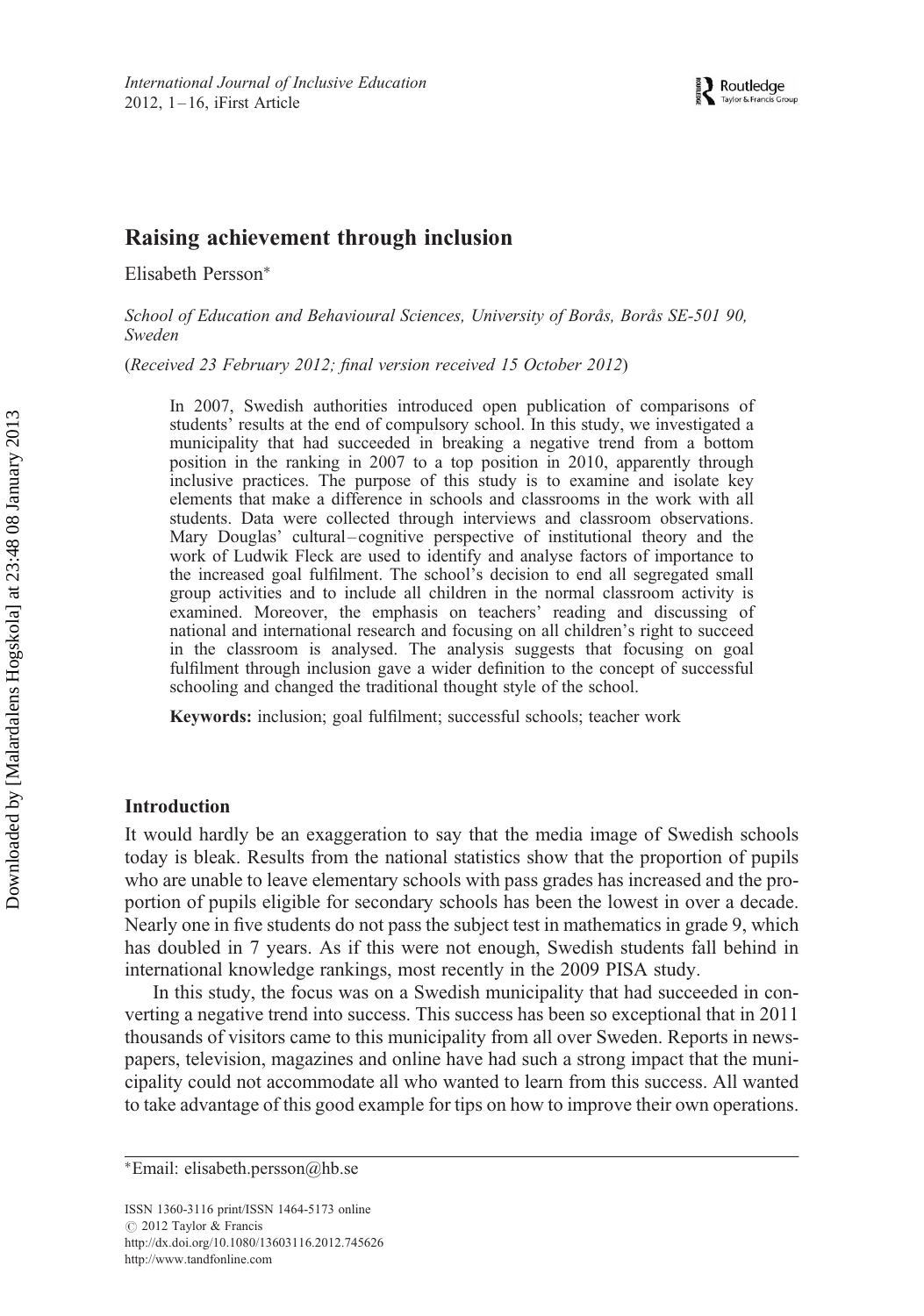The empirical data that form the basis for this article were collected from September 2010 to June 2011, and the aim of this study was to identify and analyse factors relevant to the increased effectiveness. In this article, the focus is on the core concepts of effectiveness and inclusion.

### Background

In Sweden, the municipality has the responsibility for all schools (with the exception of independent schools), but in recent years, its autonomy has become increasingly limited. The new Education Act and the 2011 curriculum are far more detailed than the former ones, although the government has increased monitoring. In conjunction with the curriculum of the compulsory school system, introduced in 1994 in Sweden, a new system for assessing students' knowledge was established. Stated goals of achieving the level of knowledge in the different subjects that students should be able to cope with were given. These target levels formed the basis for the grading criteria for a pass in grade 9. School results are aggregated to the school and municipality, and comparative figures are then used for quality assessment, ranking and reward. The municipality studied here has, through focused efforts, managed to reach almost all the schoo's goals. Even though the entire municipality has been involved in the change process, the data presented in this article were collected in one school with about 300 students in grades 6–9.

#### From integration to inclusion

There is much literature in which notions of 'inclusion' or 'inclusive education' are central, while there is no consensus on what inclusion is and is not about (see, for example, Ainscow, Booth, and Dyson 2006; Farrell et al. 2007; Lindsay 2007; Slee 2011). Inclusive schools are expected to give all students stimulation and encouragement where the goals are meaningful participation and a sense of togetherness. Inclusion is not primarily a matter of physical location, but that about our wellconsidered intentions for a better society (Bangs, MacBeath, and Galton 2011; Barton 1997). In the view of many people, such a definition seems utopian and its practical implementation difficult to evaluate. In a school system where measurement, ranking and competition have a prominent place, the school's wider aims and ambitions are difficult to enforce.

Allan (2010) writes about the problems that the quest for inclusion in Europe has faced since 2000. She notes that large-scale and optimistic inclusion projects in countries such as Germany, Holland and Austria have been less successful and argues

Schools have been given additional resources, in the hope that they will develop 'good practice' that can be transferred to other schools. Not surprisingly, they observe, other schools are reluctant to accept the additional responsibilities without the same level of resources.  $(202-3)$ 

The conclusion of these projects is that if politicians and other decision-makers are to have any success in the efforts to create more inclusive learning environments, they should '... avoid such experimental approaches and, importantly "back off", leaving schools to develop their own inclusive practices' (203).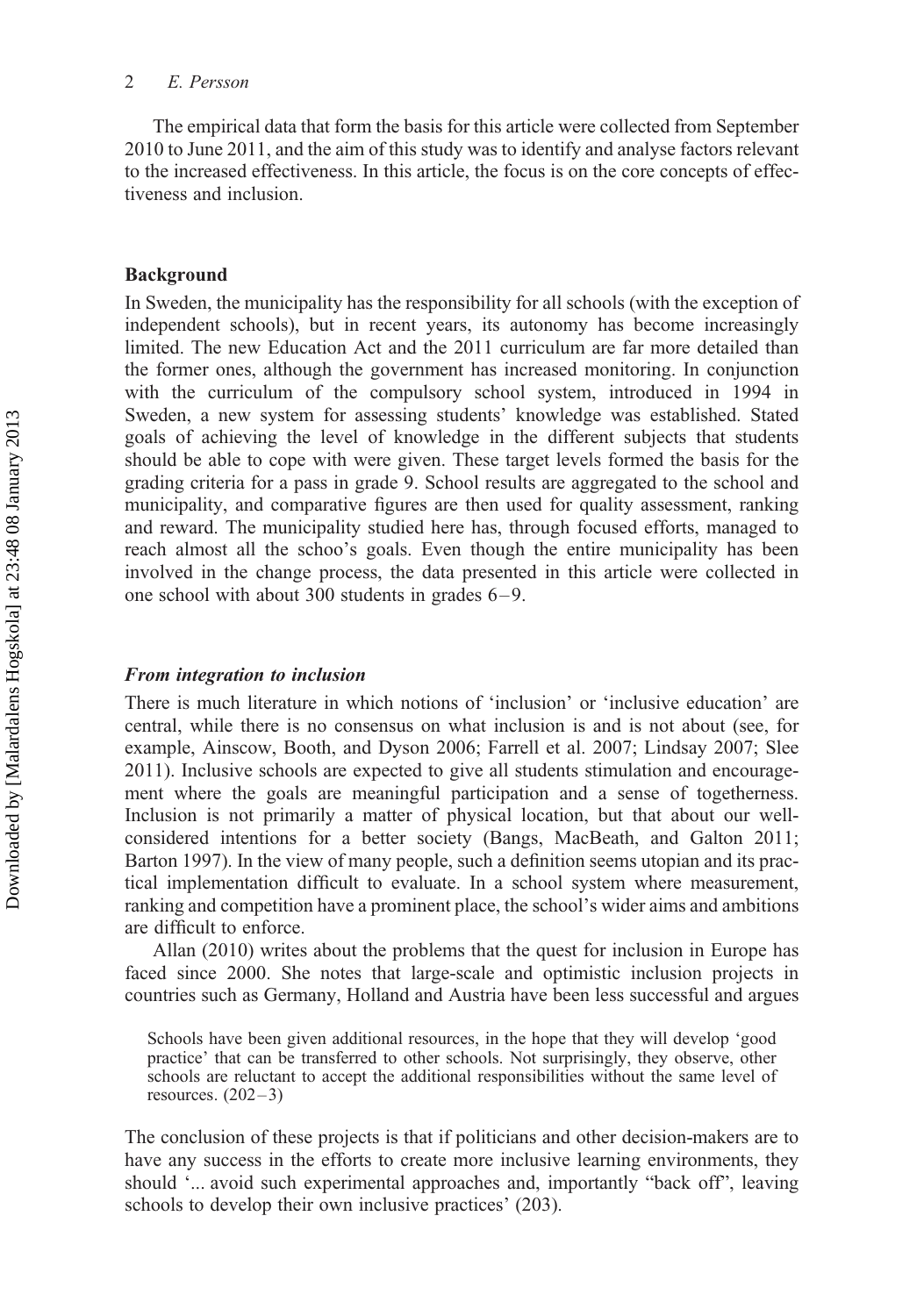Results from Allan's own research also show that teachers and headmasters are positive towards inclusion as a principle, but teachers particularly feel that they have inadequate skills for its implementation. Students in her research, however, could not see any logic in the division of students into different groups. They saw the barriers of schools' physical environment and the structures and attitudes, but most surprisingly, the behaviour and attitudes of the adults, as limiting participation for all students.

The Swedish Education Act clearly states that the Swedish school system should be accessible to all. Likewise, the legislation specifies that when there is a need for additional support, it should be available in the regular class:

Special support should be given to students who need special education. Such support will primarily be in the class or group to which the pupil belongs. If there are special reasons, such assistance can be given in a particular teaching group. Only after consultation with the student and the student's guardian, decisions about student placement in a special education group are taken. (SFS 2000:1108)

Inclusion as a principle is thus rooted in the Swedish school legislation, even if the concept of inclusion is not mentioned explicitly. Tradition since the early 1960s has meant that the mainstream school is not questioned. However, such a taking for granted can be deceptive because the basic idea of inclusion is not subject to public debate. The fact that we in Sweden for 50 years have had a cohesive, compulsory school system may have caused us to assume this condition to be so obvious that the issue need not be discussed.

#### Successful schools and inclusion

Much has been written about schools that do well. In the majority of articles about 'Successful Schools', leadership issues are highlighted, while texts with a pedagogical perspective are more rare. Few studies are found where processes in the educational environment in relation to outcomes have been studied. A key question is what characterises a school where staff work with an inclusive perspective and where the results are good not only in terms of performance but also when it comes to students' and teachers' social interaction, enjoyment and experience of meaningfulness (Black-Hawkins, Florian, and Rouse 2007; Farrell et al. 2007).

### Differentiation of different forms

One common strategy for raising achievement in schools is differentiation of the students in the form of ability grouping. Many teachers support ability grouping because they think that it is easier to adapt teaching to the needs of different students in small groups. It is believed that in this way they can provide additional support for such pupils at risk of not achieving pass grades and thus gain entry into the desired high school programmes. Some larger efficacy studies of this kind of organisational differentiation have not been conducted in Sweden in recent years, perhaps mainly for the reason that the Education Act does not allow for such solutions.

Boaler, William, and Brown (2005) reported results from a so-called probability grouping in mathematics at six schools, three with a traditional approach to teaching and three with a progressive one. The schools had comprehensive mathematics teaching programmes through grade 8, that is, at 11 years old. One school introduced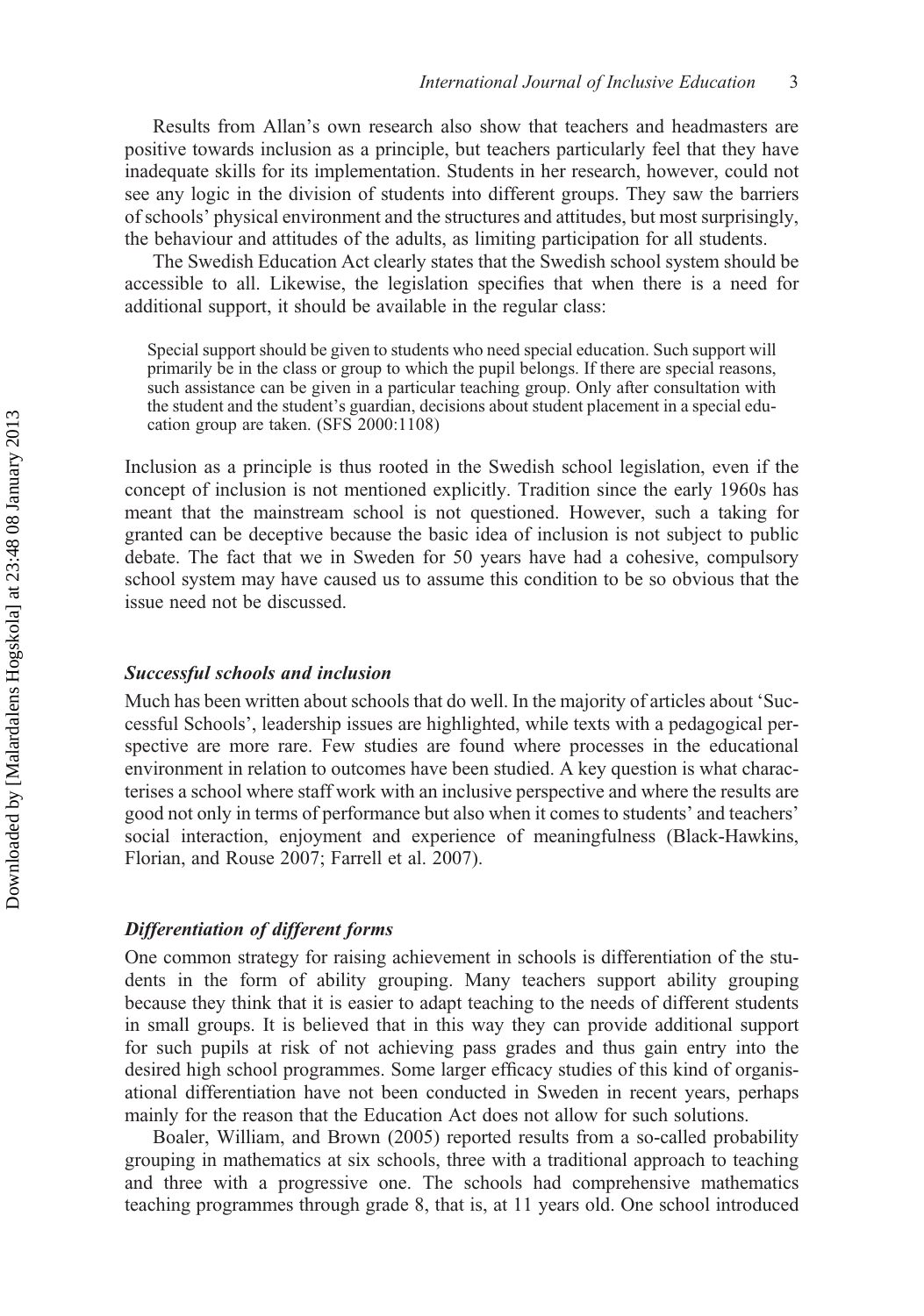'setted-ability groups' at the age of 12 years, three schools were waiting for another year and two continued with 'mixed-ability groups'. The authors write

When students moved from year 8 to 9 in our study, it became clear from questionnaire, lesson observation and interview data that many students in the setted schools began to face negative repercussions as a result of the change from mixed-ability to setted teaching. 40 of the 48 students interviewed from setted groups wanted either to return to mixedability teaching or to change sets. (44)

Boaler, William, and Brown's study shows that the anticipation effects are of great importance not only for how students perceive themselves but also – and perhaps even worse – for teachers' high and low expectations which are reinforced in their teaching.

A study by Oakes (1985) showed that the organisational differentiation, as it was then reflected in the US high-track and low-track classes, affected students' self-perception. Pupils in the positively differentiated classes (high-track) were more positive about their educational experiences than students in the negatively differentiated classes (low-track). Oakes reported a strengthening of the self-perception of the students who were able to move in positively differentiated classes during their school hours, while the reverse pattern was true for the pupils who went into negatively differentiated classes.

Slavin (1991), reviewing international research over 30 years, writes

Despite the wide spread use of between-class ability grouping, and despite evidence that teachers overwhelmingly believe in its necessity and effectiveness ... research on this strategy does not support its use. Researchers have found that while ability grouping may have slight benefits for students assigned to high-track classes, these benefits are balanced by slight losses for students assigned to low-track classes. (283)

Swedish and international research has thus concluded that ability grouping or organisational differentiation of different kinds does not provide the benefits that teachers intuitively imagine. Research within this field also had a significant influence on policy. In a publication by the OECD (2012), countries are advised to avoid systemlevel policies conducive to school and student failure such as selection and early tracking. A study by Teach First (2009) also highlighted the benefits of mixed-ability teaching for students.

Individualisation in the form of individual work has become increasingly common in Swedish schools in recent years. It seems tempting to see the individual work as the consummate pedagogical differentiation. Such a conclusion, however, requires a critical examination. What is lost if students hour after hour alone engage in tasks that they solve for themselves and in silence are the collective conversation and social interaction. The teacher's role has been reduced to administration; it is concerned with providing students with information (which might be different) and providing feedback. But perhaps even worse is that the teacher's role as the authoritative adult with a store of knowledge to share is lost.

Pedagogical differentiation and individualisation should therefore be understood as something much more than a question of working methods and prioritisation of content. The fact that the teacher provides students with information at a level deemed appropriate by the students' potential for learning is no guarantee that the learning goals are reached.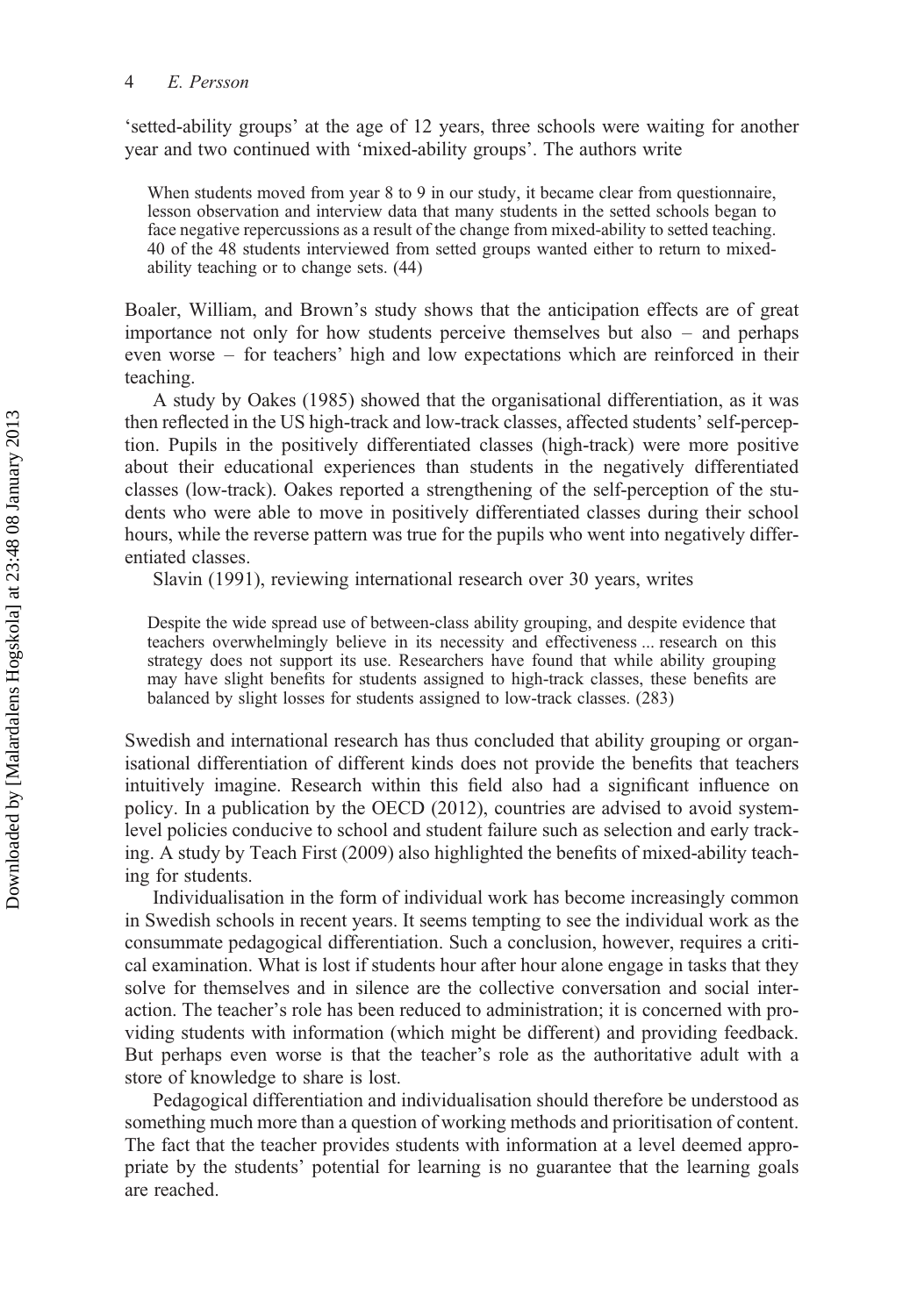### Data collection

In this study, data were collected through qualitative interviews with politicians, managers, headmasters, special educators, teachers, pupils, parents and other staff within the municipality's school activities. Participant observation was carried out in classes and meetings of various kinds, relevant for the purpose of the study. Informal discussions with students and staff were also carried out. Written documentation, booklets and other materials developed during the years of change were analysed. These included access to a logbook completed by a special education teacher since 2007. The duration of interviews varied between 40 and 80 min. All interviews were audio-recorded and transcribed word by word. The collection of data using different methods made it possible to compare key concepts used in the interviews, in informal talk and in the literature and materials. It was also possible to compare concepts, categorisations and classification systems used by different informants.

#### Institution theory in educational context

The empirical data were analysed using an institutional theoretical framework. Schools as institutions are constantly under pressure of change at the same time as their stability rests on strong traditions. Schools create frameworks for the individuals working within them. Concepts and classifications in use within the institutions are taken for granted after a while and are reflected in the daily activity by individuals. This theoretical framework offers tools to analyse how and why staff and pupils, parents and other people involved in this study succeeded in changing their approach to school during a rather short time.

A uniform and specific definition of the concept institution is difficult to find in the research literature. Sociologist and institutional theorist Scott (2008) provides, however, a general explanation of the term. Scott describes institutions as multifaceted and distinctive with sustainable social structures and containing social activities and material resources:

Institutions are comprised of regulative, normative and cultural-cognitive elements that, together with associated activities and resources, provide stability and meaning to social life. (48)

Institutions may be formed for a number of reasons, but history and tradition are common factors. Scott emphasises the institution's resilience and its conservation skills from generation to generation. Anthropologist Douglas (1986) shows how institutions are constituted and maintained by common concepts, categorisation and classification systems. These are expressed through the language used by different thought collectives within the institution and determined by the prevailing thought style. The cognitive dimension is of importance, and symbols such as words, signs and gestures stand out as essential when individuals create meaning by objects and activities. Routines and rules are taken for granted. The concepts of collective thought and thought style are taken by Douglas from Fleck's (1997) theory of the emergence of a 'scientific fact'.

#### Key concepts

A few key terms are explained here as they have a key role in the analysis of the data. A thought style is a comprehensive and governing network that helps us to perceive,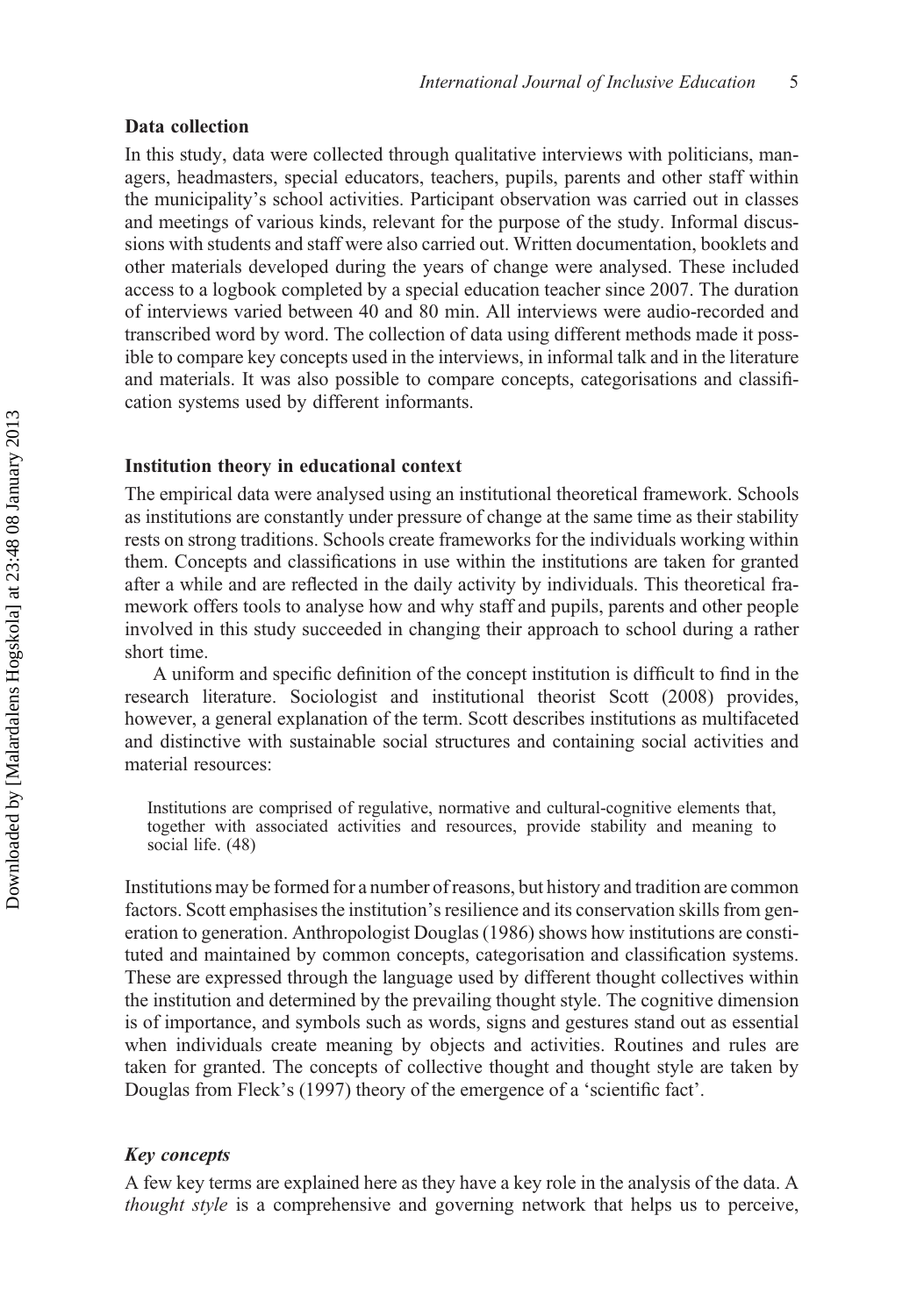understand and think about the world. It is socially and historically dependent while constantly changing. According to Douglas, the institutional thought style systematically penetrates individual consciousness and directs individual memory and perceptions into forms compatible with the relations authorised by the institutions. A thought collective consists of people who are carriers of a particular thought style, and they can be of two kinds: momentary or stable. For any given style, there is an inner esoteric circle, and this is where the real view is given its recharge. This is where discussions take place, arrangements are made, and conflicts and disagreements that lead to the development of thought styles are portrayed. An exoteric circle surrounds the esoteric circle. The members of this must rely on the experts in the inner circle. A democratic structure within the given style leads to the members of the esoteric circle listening to and taking impressions from the members of the exoteric circle. It is in the inner esoteric circle that thought formation takes place. Discussions, agreement and disagreement develop the thought style. This means that most of the members of the thought collective have to depend upon the initiated members, and this is how Fleck explains the slow progress of the thought style. The members of the exoteric circle are conscious of the passive components, history and cognitive anchorage of the thought style. Their own activity is obvious, socialised through education, training and discussions within the thought collective (Fleck 1997, 104–6).

As the institution creates its classifications, the individuals partly lose their independence. The social classifications create phenomena constituting the framework through which the phenomena are evaluated and judged. A phenomenon can, for example, be found to be successful, acceptable or deviant. Socially accepted classifications are preserved and expressed in the institution and informally accepted beliefs influence the individual as to the kind of behaviour expected. Consequently, the individual looks upon herself in the same way that she understands other people, the society at large and authorised persons within the institution to look upon her (Douglas 1986, 101).

Institutions such as schools create frameworks for the individuals operating within them. Concepts and classification systems are specific to the institutions and are gradually taken for granted while they are reflected in individuals' actions. This means that when decisions are taken, it can be done on the basis of both rational calculations and/or irrational premises. These are then developed into routines and taken-for-granted patterns that are followed without the individual to any great extent reflecting on why it is so or on the consequences of actions. Individual choice is also governed by normative rules and is embedded in networks of shared social demands and obligations (Scott 2008, 68–9).

#### **Results**

Through the changes made such as abandonment of groupings and a research-based approach, whereby staff read and reflected upon research reported in the literature, the municipality studied managed to break a negative trend. What makes this case so interesting is the fruitful combination of focus on knowledge and values and how this can be expressed on the basis of an inclusive perspective. The analysis of the empirical material shows that this combination led to knowledge developing a much broader meaning than its usual instrumental meaning within Swedish policy and legislation. What is also interesting are the joint vocabulary, explanations and key concepts used by all informants.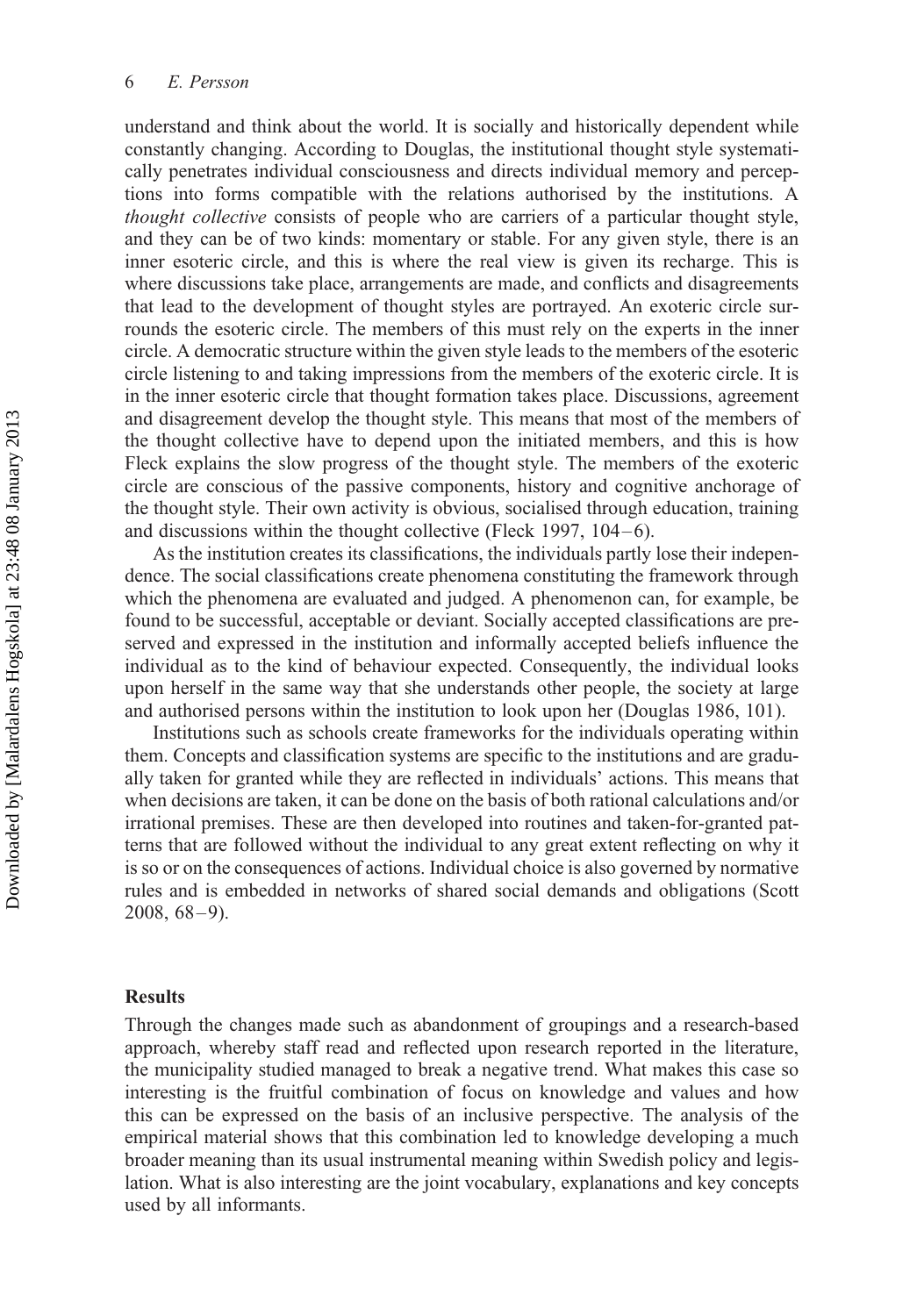Efforts in the municipality began in 2007, when open comparisons between schools in Sweden's municipalities were presented for the first time. Only 76% of the students were eligible for upper secondary national programmes. Three years later, there were only three grades that were not approved: two in social studies and one in sports. All the students were eligible for upper secondary national programmes. In 2011, the number was 97% when compared with the national average of 87%. In 2011, the national test results for ninth grade in mathematics, Swedish and English were better than ever (see Table 1). Only two pupils left school without upper secondary qualifications and the proportion of pupils who had pass grades in all subjects was 89%.

However, it is not the goal of achievement in itself that is most interesting, but the research-based approach that was followed. The starting point was to give all students the opportunity to succeed in their regular classes by inclusive education. Ability grouping and special education groups, common in Swedish schools, were abandoned. This was supported by research showing that heterogeneous classes benefit students both socially and in terms of results (National Agency for School Inspection 2010; Persson 2007). In the academic year 2006–2007, about 20% of students in grades 6–9 had been placed in special education groups and other segregated support units. These students were sent back to their classes in 2007, and the special education resource was added to the regular classes, which meant that they could double the teacher resource in classes. This development took place within the existing budget.

### An untenable situation

Special education teachers and special teachers who worked with and had the main responsibility for the students who were judged to have special educational needs had already discussed the problematic situation of the school in 2006. More and more students were placed in the separate groups and thereby alienated from their regular classes. The reason that a student was transferred varied. Commonly, however, regular class teachers felt that the students could not keep up with the pace or absorb the contents of the teacher's lesson. Special education teachers responsible for teaching small groups argued that the needs of these groups that emerged were so diverse that it eventually became an impossible situation:

In almost every group, there was of course someone who didn't fit in. The teachers did not want to take responsibility for them. We tried to help in the core subjects all the time. We were unable to help as many pupils it did not work.

|                                   |  | Table 1. The results on national tests at the end of compulsory school, showing percentage of |  |  |
|-----------------------------------|--|-----------------------------------------------------------------------------------------------|--|--|
| students reaching the pass level. |  |                                                                                               |  |  |

|             | 2006    | 2007              | 2008    | 2009    | 2010    | 2011    |
|-------------|---------|-------------------|---------|---------|---------|---------|
| Swedish     | 91 (96) | 91 (96)           | 94 (97) | 95 (97) | 98 (95) | 100(97) |
| English     | 93 (96) | 90 (95)           | 95 (96) | 89 (96) | 99 (96) | 99 (97) |
| Mathematics | 69 (88) | $91^{\circ}$ (84) | 80 (84) | 85 (87) | 84 (89) | 95 (82) |

Note: Figure given in brackets is the national average.

<sup>a</sup>The average test score in mathematics is high in 2007 due to low student participation.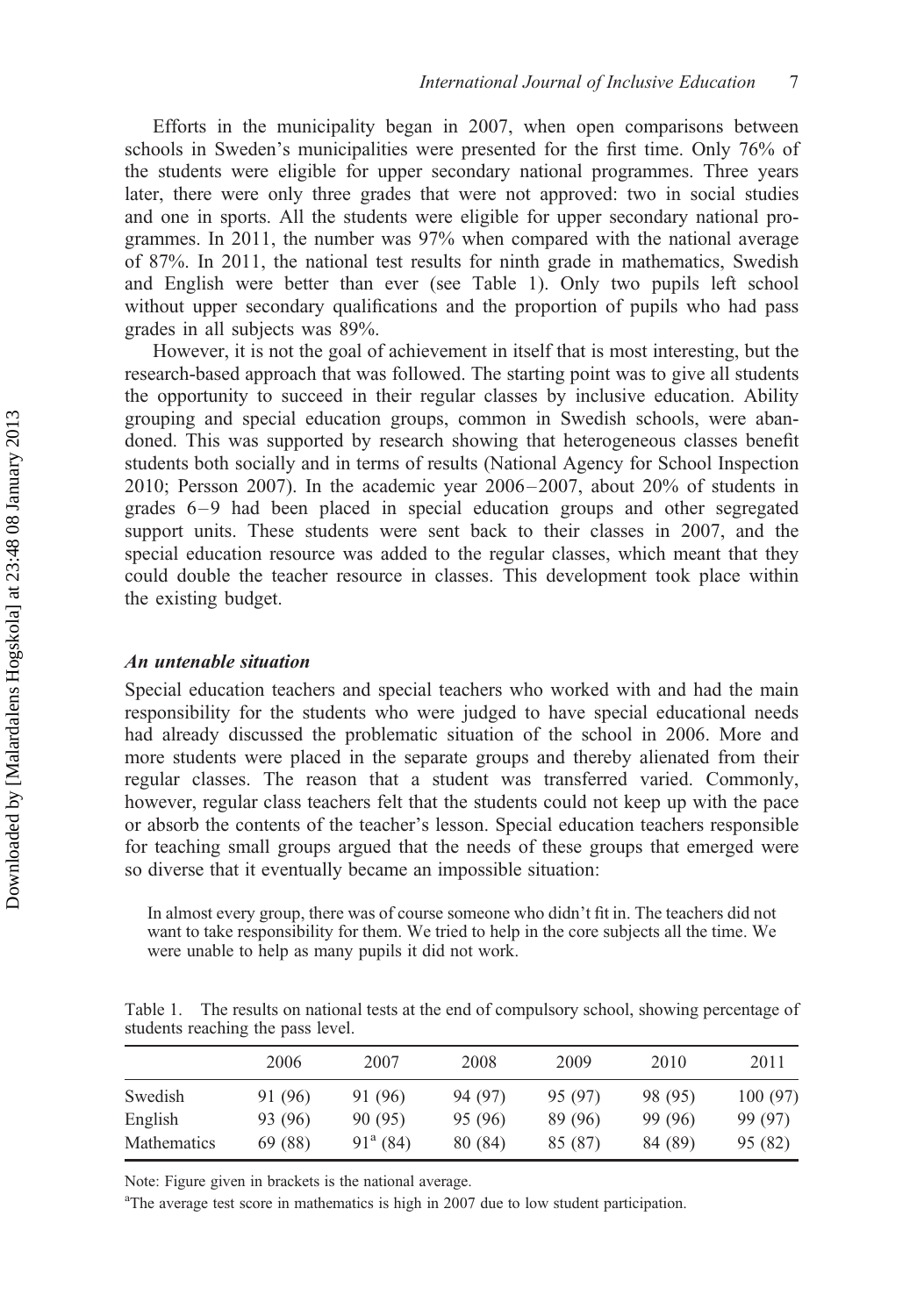The trend was clearly in the wrong direction, and the results were falling in spite of teachers' ambitious work and school activities. The number of students who were picked out from ordinary activities grew increasingly. No one returned to the regular classroom after having been supported for a short period to 'catch up'. Special education teachers initiated a discussion with the headmaster about how it might be possible to change the situation. The educational staff initiated the change process.

## A vision takes shape

The weak results in 2007 were a wake-up call. The politicians of the local Education Board instructed the head of administration to develop the business in the direction of greater effectiveness through goal fulfilment. The message was that the school's organisation and content would be reviewed under the existing policy documents and that this would take place within the existing financial framework. No new funds for development work would be provided. Changes would take place through redistribution and efficiency.

Operational responsibility for the work was given to one of the municipal headmasters who was given a more clearly defined task as the primary school head and educational leader. Together with one of the special educators, he was to execute the goal of all students being approved in all subjects in 2010. The motto was 'Student success – the school's responsibility'. Central to achieving the goals of the curriculum and the syllabus was the principle of inclusion. The leaders emphasised that ability grouping and traditional special education were less feasible ways to achieve the vision of full goal fulfilment:

If we don't bring them back in class now we will have established a situation of exclusion for these children. ... We also talked about their forecast for the future. Where are these students in ninth grade? What happens in high school? What do we want to school them into? (Special educator)

A different task was to convince the school staff that it was possible to teach all pupils in mainstream classes and that the specific support would mainly be given there. The increase in academic performance was used as part of the argument to persuade the staff. Perhaps an even more difficult task was to get parents and students to see the logic of breaking up the small special groups. In order to strengthen their own arguments, they consulted current educational research. Relevant research literature was reviewed and summarised by the primary school head and the special education teacher. These texts were read and discussed at the mandatory literature seminars, and those who wanted to study further were able to borrow the books to be read at their homes:

It's reassuring that it is research based. It was really so, it is not research-based? No, we do not want this. There was a tremendous clarity from staff that we want stuff that lasts. There is a sense of security. (Teacher)

The primary school head, besides having the role of an educational leader, had responsibility for resource management and distribution among staff. Teachers who supported the change process and were willing to actively contribute to this could be placed in key positions, while less enthusiastic colleagues could wait in the initial phase. The closing down of the special education groups meant that even students with diagnosed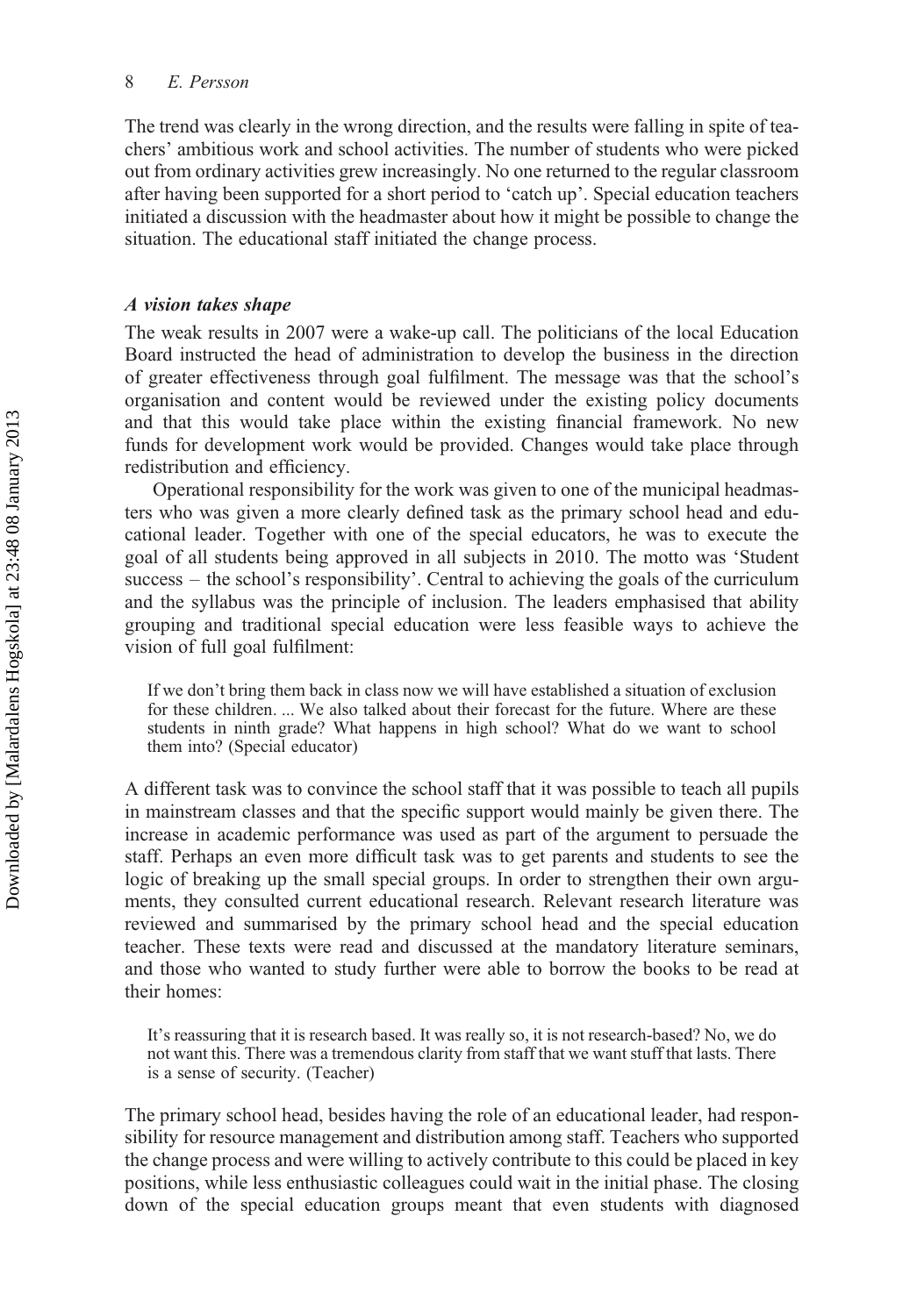problems such as autism, attention deficit hyperactivity disorder and language disorder came to be included in the mainstream groups. At the same time, it was decided that there would be two teachers in all classes in Swedish, mathematics and English in grades 6 and 7 and as far as possible in grades 8 and 9. The teachers who went into the classes to support the category of students who were previously segregated were all trained in the special education field and had some form of training and experience in mentoring. Together with the subject teacher, they initiated a pedagogical discussion about what happened during the lesson and why, how could they get further and so on.

The inclusive perspective was strongly reflected in all school activities. The politicians were briefed and informed themselves more than they had done previously. Closer cooperation with other administrations that the school staff was dependent on, such as social services, leisure management and technical management, also came into being:

Inclusion is not just about personal feelings. But it's just as much about the others in the group, how to meet different people, how you look at people. (Special educator)

This is a view of people, it's about, in the lifelong perspective, how do we view our fellow human beings. (Special educator)

The biggest gain is that these people who grow up and have different people around them they bring a different outlook. And they are the ones who will decide in the future. The biggest gain is for all other students. (Special education teacher)

The interviews and the observed activity revealed a consensus on the principles of equality and the right to meaningful participation in school activities. There was also the long-term aim that the pupils would have exposure to the differences that exist between people. The staff found quite quickly that the core values that they held were central to the inclusion perspective.

In student interviews, students with autism described the self-esteem that they regained when they not only participated in class discussions but also contributed to them. All the interviewed students stressed that attending the same classes had a positive effect on them, describing it as a 'win–win' situation. Students with a high level of achievement said 'because there are two teachers, of course everybody gets more help'. Given that they spend their free time together, they found it strange that they would not be in the same classroom during school time.

#### Classroom observations

As has been mentioned earlier, a large number of classroom observations were made. The aim was to study the work with the students and how activities in the classroom were designed 3 years after the change process had begun. The notes taken during class time were expanded with comments and quotes from the informal conversations with the teachers and students immediately after each lesson.

A critical factor in the change process has been the shift in view of the responsibility for student achievement. The motto 'Student success – the school's responsibility' summarises responsibilities and permeates teachers' statements, both in interviews and in informal conversations. There are also explicit expressions to be found in the observed teaching. Barriers of a practical nature are eliminated, and the teachers make sure that things such as books, pens and so on that the students depend on to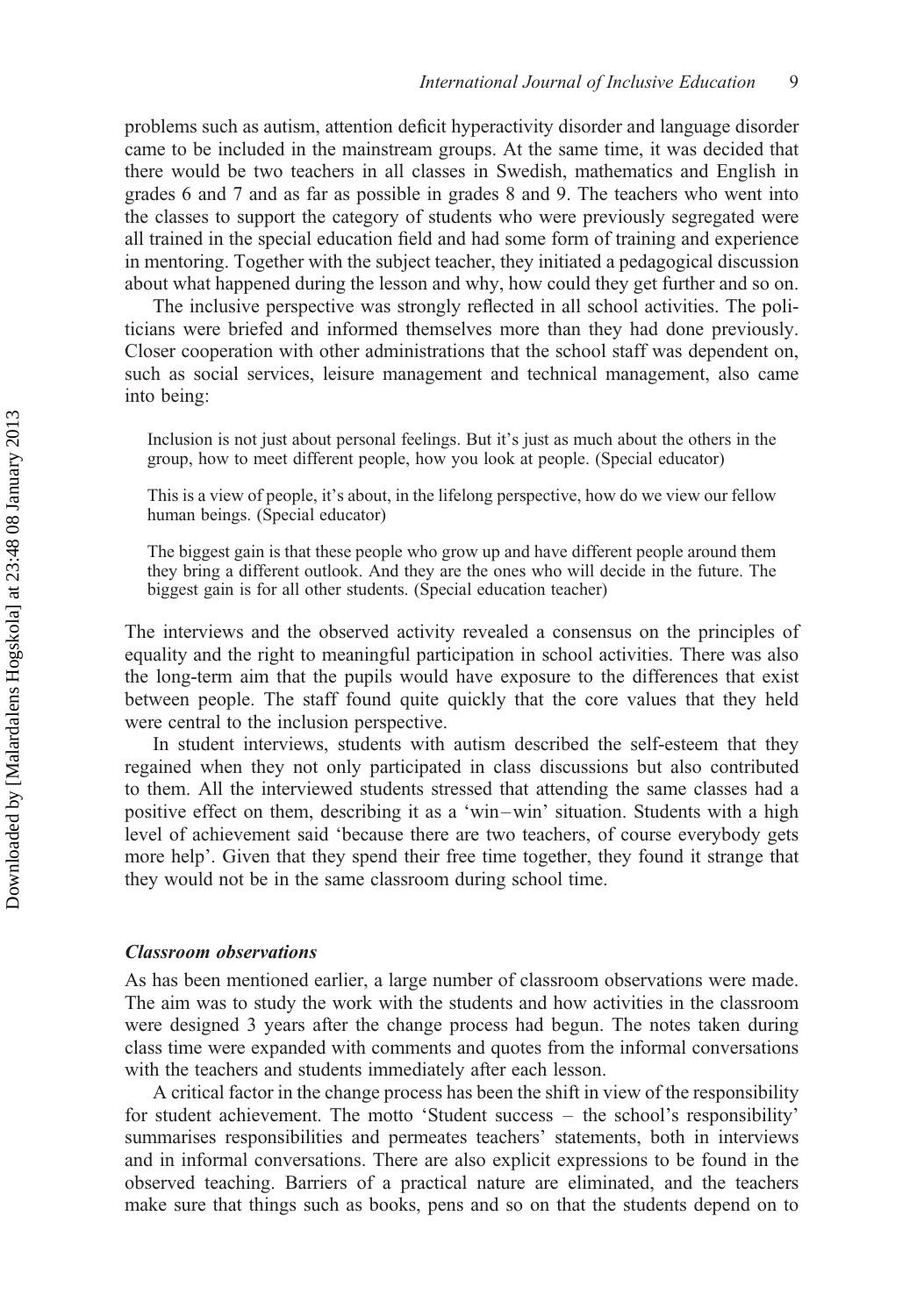work are available. If necessary, the teachers take care of student materials between teaching sessions. Students who do not have a change of clothes for sports lesson may choose to take a long walk or to participate in their ordinary clothes. The teachers ensure that students with dyslexic problems get a copy of notes taken by their classmates before tests. One teacher expressed that she now 'negotiates' with the students to a much greater extent than before. For example, if a student does not want to read, there is usually another task that is more challenging or important to work on for the student.

During the observed lessons, whether these are regular lessons, homework help or 'Holiday school', $<sup>1</sup>$  the teachers are explicit in their approach. It takes a real effort to</sup> succeed, but the teachers are always available to support the students in their work. 'It's about you absolutely. You do, and must do the job. We can succeed together (Teacher)'.

#### Structure and clarity

Creating an explicit structure that the students can recognise has been one of the main points highlighted in the interviews. This has been mentioned as critical to students with certain disabilities as they are included in the regular classroom teaching. By asking them questions such as 'How does teaching need to be designed to help you succeed?', the pupils themselves get an opportunity to express their needs. When the teachers try to adapt their teaching, the pupils no longer have any motive for not working.

When the students enter the classroom, the lesson structure is written on the whiteboard, and as a result, they know exactly what to start working on. The characteristics of the starter activity vary. It may be to pick up the materials needed for the actual work, read a text, solve a maths task written on the board or pick up the homework. Some teachers also write the workflow for the entire lesson. A pre-prepared lesson plan does not necessarily mean that the teachers strictly stick to it. If necessary, the teachers change the plan, and this may be for a number of reasons. The students may ask questions that lead into something that the teacher considers important to discuss or something that may need to be explained, repeated or illustrated in a different way than the intended.

All the observed teachers followed a rich variety of teaching methods. Work is carried out in the whole  $class<sup>2</sup>$  and in groups as well as individually and in pairs. Discussions are carried out with the whole class, in groups and with individual students. Because the students know what to start with as soon as they enter the classroom, the use of time is effective. As one teacher puts it: 'Students always know what to do and what I expect of them and what they can expect from me. No one in the classroom should ever have to think about what am I here to do'.

When introducing new areas of work, the teachers are careful and clear about the link with the curriculum goals and the quality standards and criteria for the different grade levels. The meaning of the words used in the formulation of goals and criteria is examined together with the students. In connection with the presentation of a new field of work, the pupils get a written rough plan for the work specifying goals and criteria, submission dates for written work, test dates and other things of importance. Recurrent connections and, if necessary, a revision of the plan are also made while the work is in progress.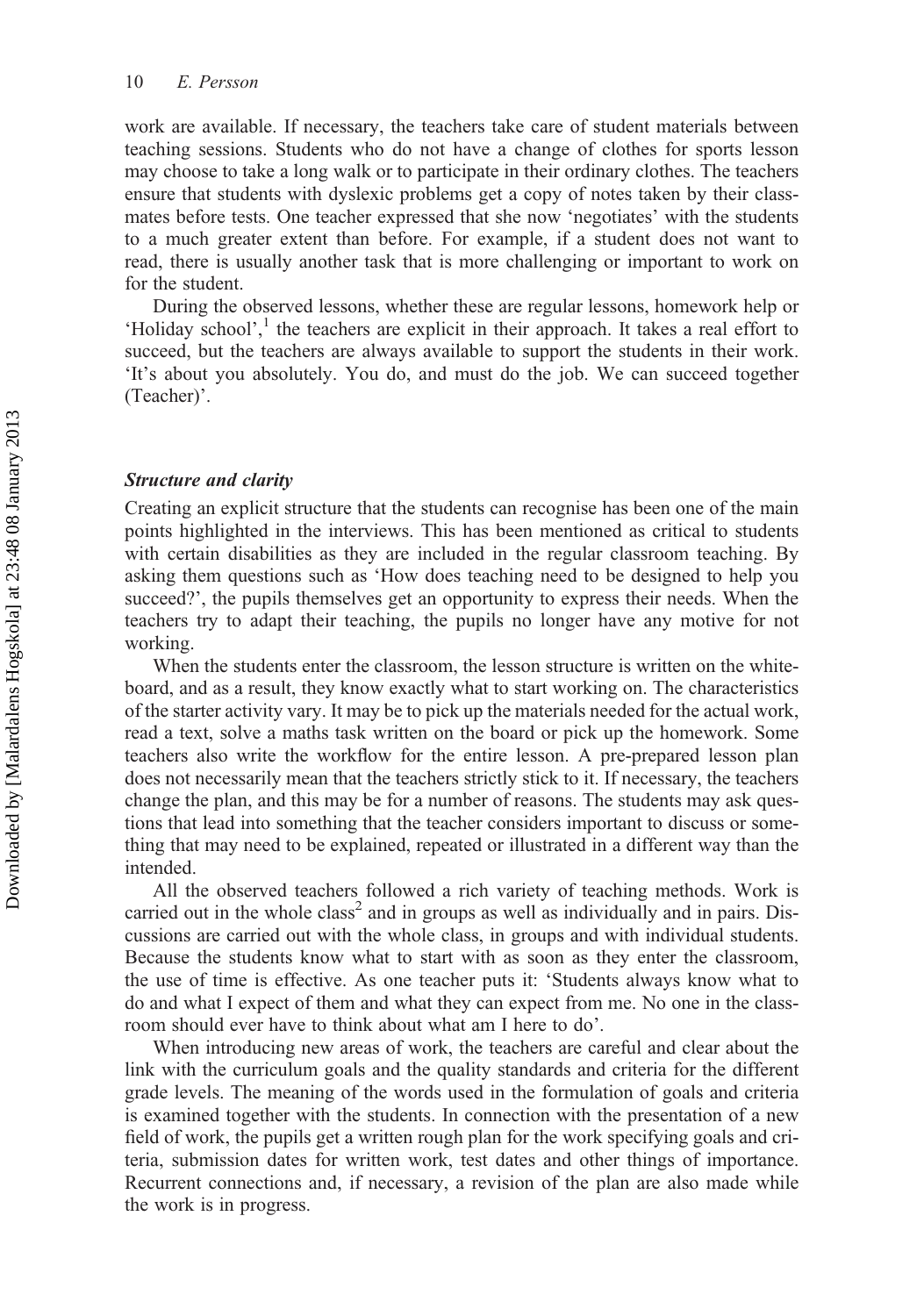#### **Control**

If a student does not show up at the start of the lesson or to an agreed appointment, the staff go looking for the student and, if possible, bring the student back into the lesson. A call to the student's mobile phone or a text message is used when teachers and students have agreed to seek out the student in this way. Agreements can be made that the teachers use SMS or mail as a reminder about homework, tests or other things agreed upon.

Teachers' commitment takes several forms, and they also show the students in different ways that they are aware of whether, how and with what the students are working. This is not just in the class but also in the corridor; a teacher can sit with a student to talk about matters such as the previous day's lesson. 'The lesson yesterday, you didn't got too much done. Was there any particular reason for that?' or 'Yesterday you got a lot work done which was good. Was there anything in particular that made you able to work so well?'

The teachers play an obvious authoritative adult role. There is never any doubt about who is a teacher and has adult responsibilities during classes in hallways, the dining room or elsewhere within the school. The teachers clearly indicate to the students that they believe in their ability to succeed. One could consider this as a tacit agreement between the students and the teachers. When a student violates the agreement, the reaction from the teachers is clear and specific.

#### 'Holiday school'

Teaching activities are held during the holidays throughout the year. Students in grades 8 and 9 are given priority to attend, but, if necessary, this can also be suggested to students from other grade levels. 'Holiday school' is primarily intended for those students in need of special support to reach the level of goal fulfilment. Summer holiday school is completely free for all students to sign up for. Teachers who teach grade 9 students in Swedish, mathematics and English in the regular activities, as well as the special education teacher who primarily works in the current year, are the first to be asked if they want to teach during these days.

Each student together with his regular teacher writes down what needs to be worked on, and this list is available for the 'holiday school' teachers. Teaching is mainly in the form of one-to-one tuition. However, if there are two or three students who need special mathematical content, the teacher works with the students together alternating with one-to-one tuition. Also in this form of teaching, the teachers are clear about what knowledge the students need to reach the pass level. Teaching is characterised by a rich variety of explanatory models, feedback to the students and demonstrated skills. It is also focused on the subject matter. Consideration is given to the students who express a need to sit separately and work, but not without a teacher checking that the students are able to do the work on their own. There are clear goals and determination in the work of the teachers that the students need to develop an understanding and not just a 'quick fix' of the tasks.

Special education, called extra session, in the form of a special education teacher teaching one student at a time, is also used voluntarily. For ethical reasons, such teaching was not observed. In interviews with special educators, special education teachers and students, it was said that the students at these events are working to build the basic knowledge and skills that for various reasons are lacking. This activity is described by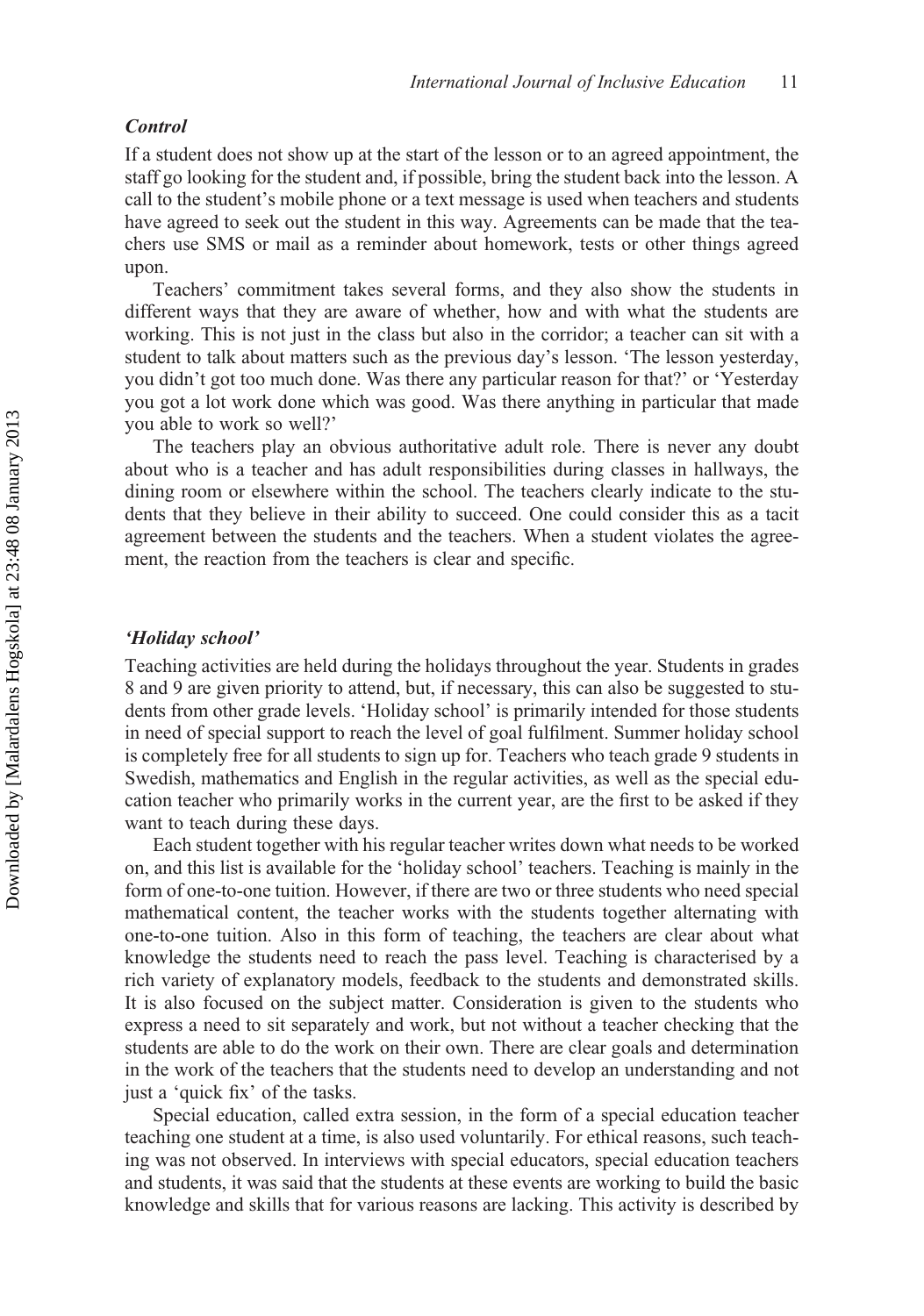the students to be essential for them to be able to feel involved and thus included in the regular teaching.

### Homework assistance

Two afternoons a week, homework assistance is offered, for an hour at a time. This is open to everyone but can be written into an individual action plan when necessary. There are several teachers present, and this is highlighted as one of the most important and 'best' aspects from the students' and parents' points of view. As one student put it, 'At home you cannot always get help and then you ignore doing it'. However, if teachers representing that particular subject which each student works with are not available, the pupils help each other with their tasks.

During homework assistance, the teachers move between students and help them when asked. The students sit where they feel comfortable, which means that they are found not only in the classroom but also in adjacent areas such as study rooms and lounges. The students who use this regularly take advantage of the time, and the older students are especially focused on their work. This affects in a significantly positive way the students who arrive for the first time and students from grade 6 to whom this activity is new. After a bit of small talk, even these students turn to concentrate on their work.

#### Ambition to succeed

The observed teaching shows that both teachers and students have higher ambitions than to create a teaching situation focusing only on the pass level according to the grading criteria. All the students use the additional resource in the classroom that is available when there are two teachers during class time. The pupils show clear ambitions and expectations that they will receive support and help with explanations, production of materials and other items required for them to achieve the aims of a higher grade. Before a test, the teachers sometimes have produced data and questions which the students can work through. This material relates to the different requirement levels. In some cases, they discuss this material with all the students. By the choice of questions and formulations, the teachers highlight important subject content in such a way that they get, if not all, in any case, most students in a class involved in the discussion.

It is not just the teachers who show commitment. Being successful in school appears to be important for the students also. As described above, many of them make use of support such as homework assistance, and it is not just the students who strive to get a pass. There is also an opportunity for the students with the ambition to achieve a higher grade to discuss an issue or get something explained to them once more. When the students get the test results back, no one 'boasts' that they have not succeeded. Instead, they speak of their disappointment at not reaching a higher grade when comparing their results with those of their classmates.

#### Discussion

Two concepts are central in this article: achievement and inclusion. It is not claimed that the improvement in academic results was directly brought about by moves to inclusion. However, the greater level of awareness about research, curriculum and teaching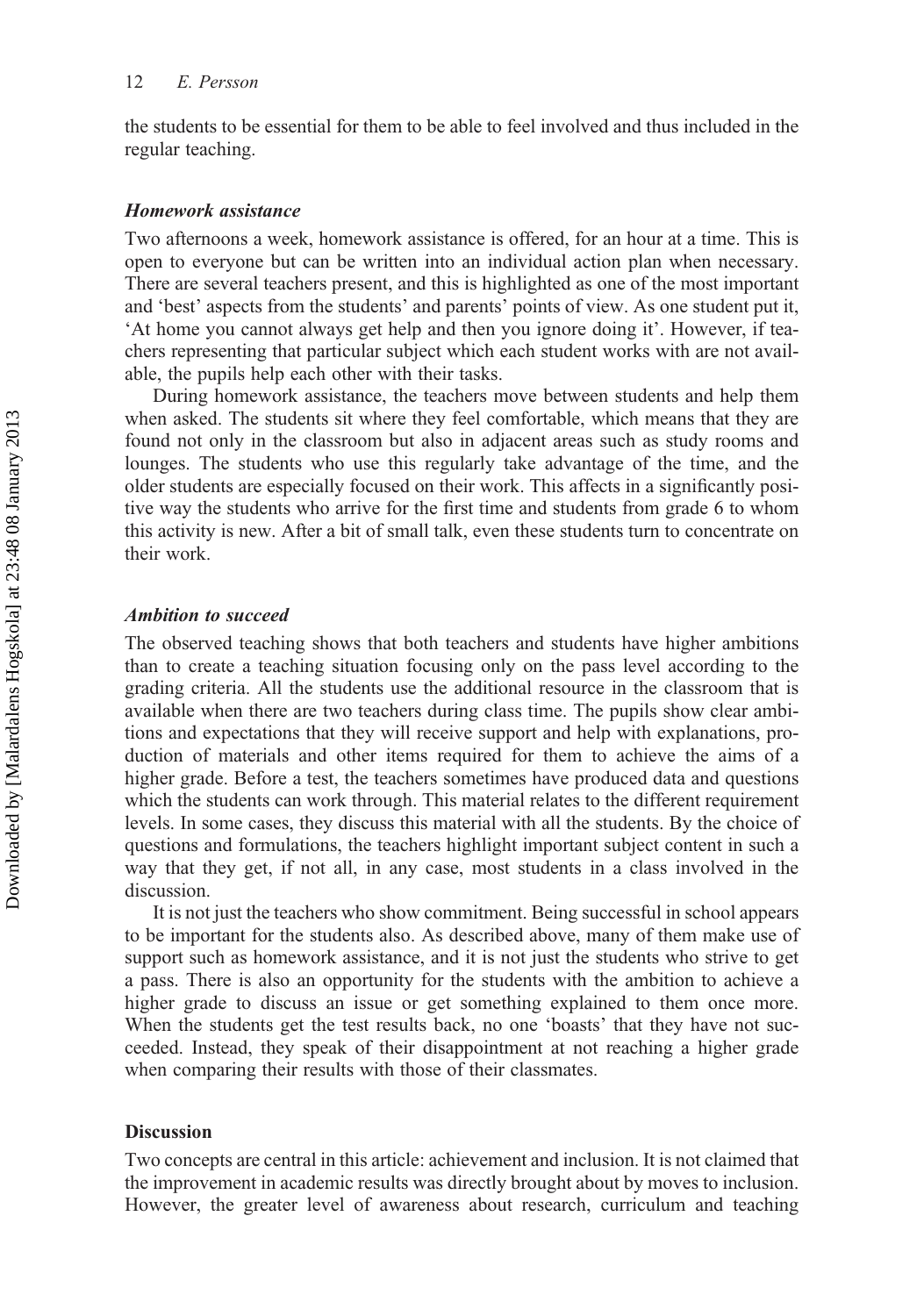methods, etc. was said during all the interviews to be dependent on the idea of inclusion.

The informants do not problematise the concept of inclusion, either ideologically or politically. The concept was established firmly in the literature studied, but with a clear reference to the perceived functioning in practical activities. At the same time, it is obvious that they have established a thought style in which inclusion is a guiding principle for teaching and learning, but where the wider aim is a more inclusive society. According to this way of understanding inclusion, there is a common commitment to the principles of equality and meaningful participation in school activities. But the ultimate objective is that the students already in the early school years should meet with the natural variability of the differences between people (Persson 2010).

Studies of common literature in combination with two teachers in the classroom during lessons led to intensified pedagogical discussions. The choice of key staff with skills to mentor colleagues is crucial now that the teachers accustomed to being alone in the classroom not only would teach students who previously were extracted but also had a colleague in the classroom. Research literature gave a professional language to support the articulation of the goal that everyone should succeed in the classroom. When the staff used a common language and a scientific perspective in their everyday work, it meant that they, through the educational conversation, became more informed and no one was excluded from this. The teachers' professionalism has been strengthened. They are proud of their profession, and they know why they are at work. They have chosen to work with children and talk about the responsibility that this entails. The pupils' results in connection with their efforts make them proud of the teaching profession. This is also partly related to inclusion. They have to engage all children in class and they know that this works.

The educational leadership was crucial. The primary school head received a mandate from both politicians and the head of administration with a virtually free hand to carry out the mission, that all students should be eligible for secondary education on a national programme when they leave primary school. He also had legitimacy from below. The former weak results were such that the staff expected him to do something. Earlier ability groupings did not work and results and rating statistics were not very positive. 'Nobody wants to work in Sweden's worst school'. School administration and teachers gathered modern and relevant educational research, which led to a collective capacity-building.

Results from a large Norwegian study (Haug 2011) show that more than half the time students are working on topics in the classroom and then mainly with tasks that are individual. Classroom activities led by the teacher, according to Haug, have declined substantially in recent years, while students receive little direct support from the teacher. The analysis of the classroom observations in this study shows a different picture. One interesting observation is the way in which instructional time is utilised. The students are well aware of the importance of using class time efficiently in order to have the opportunity to learn as much as possible. The students know what to start with and they also know the goal of the lesson. The teachers play an active role in the classroom and use a rich variety of working methods. By leading discussions and being responsive to students' questions, they can vary their teaching so that all the students are challenged.

Fleck (1997) talks about understanding teaching as a result of historically developed 'thought threads'. By combining the thought of teaching all children in the same classroom with the thought of using one-to-one tuition, if required, the two measures interact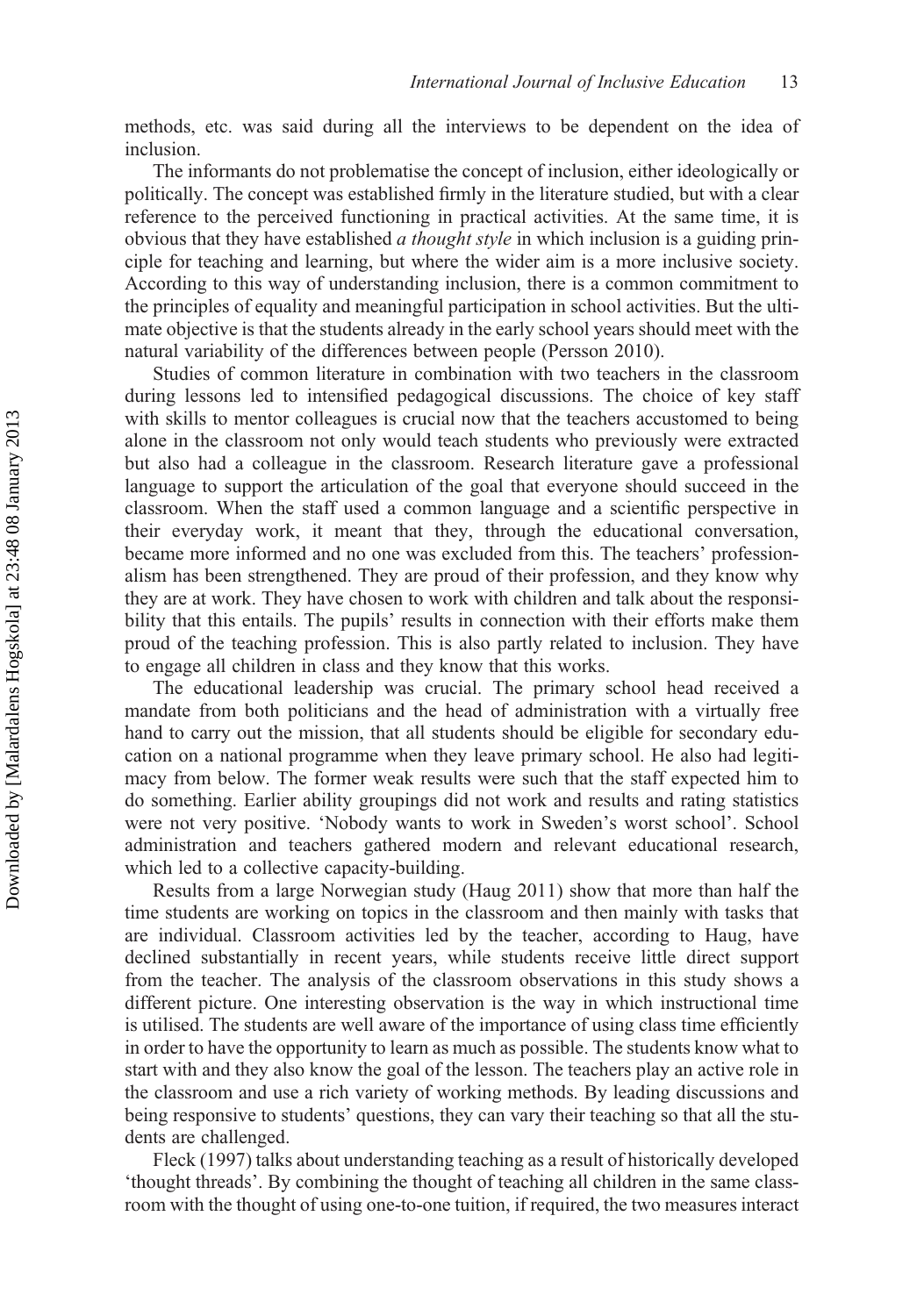in a positive way. In the regular class, all students can access the interactions and dynamics that can arise in conversations and discussions, both between students and between teachers and students when students' differences are used as a resource in teaching. The regular class is usually taught by a teacher who is trained specifically in the subject of instruction to be given, which should guarantee that the teacher has a thorough knowledge not only in the subject but also in what is referred to as 'pedagogical content knowledge'. In one-to-one tuition, the student normally meets a special education teacher. This teacher may have his or her basic training in the subject that the student needs extra help with, but this is not always the case. This is also one of the major problems of the small teaching groups where special education teachers are expected to manage all student teaching. These teachers have instead an important understanding of how students with different problems need to be supported. The aim in this school is to allow either a recognised skilled teacher or a special education teacher with specific knowledge in the subject that the students need support in to teach the students in one-to-one teaching. The combination of participating in regular education classes and receiving one-to-one instruction may be viewed as one of the success factors in the work with pupils with special needs. Opening the classrooms and allowing two teachers to be involved in teaching also enabled all the students to receive extra help. Extra help means better results and in the long term more motivation. The studied municipality has managed to bring together the public requirements of goal achievement with all students' motivation and drive at all levels.

The primary school head's repeated mantra – that all will succeed in the classroom and that this is the responsibility of the school – resulted in what Fleck (1997, 104) describes as 'a gentle coercion' to everyone, staff, students and parents, to enter a thought style underpinned by inclusive principles. The common reading of the research literature and common pedagogical discussions gave what Fleck and Douglas describe as the common 'mental preparedness and desire to see and act in a way and not another' (Fleck 1997, 70). The result shows that the earlier tradition of blaming a student's school failures on extrinsic circumstances, 'There were problems with the family and it was a single mother here and there, we found external causes all the time', could be broken.

It is also clear that the teacher group as a whole relied on the members of thought collective, who according to Fleck can be described as 'the initiated members' (105) of the esoteric circle. They listened to and relied on the primary school head and the special educator who was the driving core of change. The members of the exoteric circle of the thought collective had influence, and thanks to the quick results that appeared in student performance, they came to accept the new thought style. The vision of inclusion developed is not a once-and-for-all conquered process but something that must constantly be reconquered and never be taken for granted. By continuing to read research literature, discussing and introducing new staff to their thought style, they try to do this.

The major challenge in the municipality is to maintain the performance level that has been achieved. The 2011 results are an important quality indicator. Perhaps most important is that the students feel that school is important and that they are not interested only in getting high grades. It is exciting to conquer new knowledge and that one will not be regarded as deviant because one thinks so. For the future, it is not important to defend the leading position in the rankings. What matters is the extent to which 'changed perspective' has become entrenched and how stable and robust school activities will be against different types of challenges and pressures. It has been shown that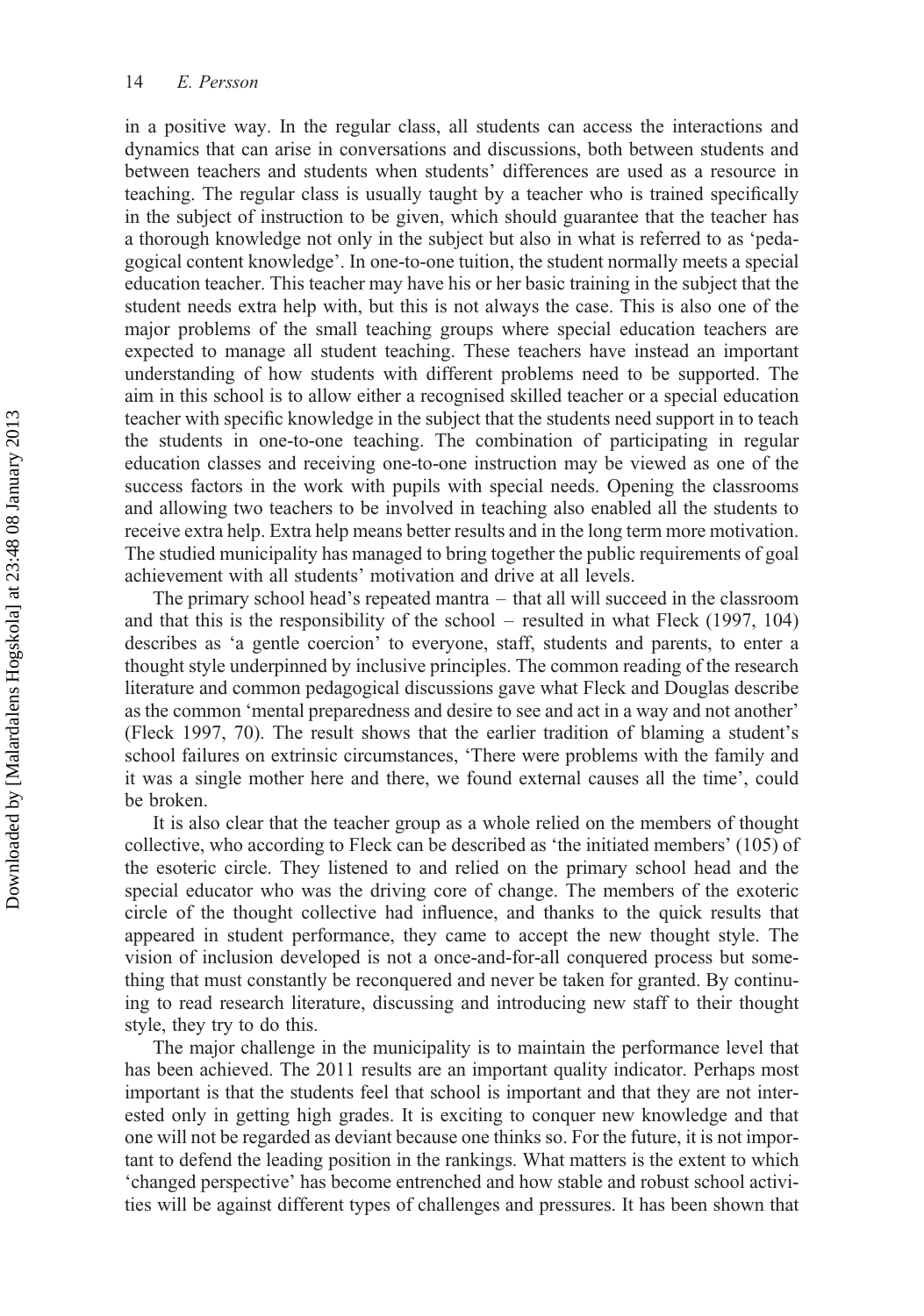the activity did not stand and fall with the driving forces behind the change. When the primary manager left, the municipality responded by filling the gap with its own staff. What makes this case significant is that the urgent work to improve the school was not a project run with enhanced resources. Instead, the municipality interpreted the policy documents, took note of the relevant research, used tried and tested approaches, and designed its own development model. This should bring hope in several municipalities in terms of improving their own school and perhaps even among the country's education officials in cases concerned with the Swedish school's future.

#### **Notes**

- 1. During the autumn holiday, winter holiday, and Easter and summer holidays, students who need extra support can attend what they call 'holiday school'. I will return to this later in the article.
- 2. It is worth mentioning that the so-called pulpit teaching is now mandatory in Sweden. The 2011 School Ordinance states: Students should through structured teaching be provided a consistent and active teacher support to the extent necessary to create conditions that students reach the proficiency requirements at least be reached and otherwise develop as far as possible within the framework of education (SFS 2011:185, Chapter 5, § 2).

#### Notes on contributor

Elisabeth Persson is a senior lecturer/PhD at the University of Borås. Her research in mathematics education has during the last years been more focused on how content and methods can be adapted to include all children.

#### References

- Ainscow, M., T. Booth, and A. Dyson. 2006. Improving schools developing inclusion. London: Routledge.
- Allan, J. 2010. Questions of inclusion in Scotland and Europe. European Journal of Special Needs Education 25, no. 2: 199–208.
- Bangs, J., M.J. Galton, and J.E.C. MacBeath. 2011. Reinventing schools, reforming teaching: From political visions to classroom reality. London: Routledge.
- Barton, L. 1997. Inclusive education: Romantic, subversive or realistic? International Journal of Inclusive Education 1, no. 3: 231–42.
- Black-Hawkins, K., L. Florian, and M. Rouse. 2007. Achievement and inclusion in schools. London: Routledge.
- Boaler, J., D. William, and M. Brown. 2005. Students' experiences of ability grouping. Disaffection, polarisation and the construction of failure. In *Curriculum and pedagogy in* inclusive education, ed. M. Nind, J. Rix, K. Sheehy and K. Simmons, 41–55. London: RoutledgeFalmer.
- Douglas, M. 1986. How institutions think. New York: Syracuse University Press.
- Farrell, P., A. Dyson, F. Polat, G. Hutcheson, and F. Gallaannaugh. 2007. SEN inclusion and pupil achievement in English schools. Journal of Research in Special Educational Needs 7, no. 3: 172–8.
- Fleck, L. 1997. Uppkomsten och utvecklingen av ett vetenskapligt faktum: Inledningen till läran om tankestil och tankekollektiv. Stockholm: Brutus Östlings Bokförlag Symposion.
- Haug, P. 2011. Kvalitet i opplæringa. Oslo: Det Norske Samlaget.
- Lindsay, G. 2007. Educational psychology and the effectiveness of inclusive education/mainstreaming. British Journal of Educational Psychology 77, no. 1: 1-24.
- National Agency for School Inspection. 2010. Tillsyn och kvalitetsgranskning 2009. Dnr 40– 2010:5014. Stockholm: Skolinspektionen.
- Oakes, J. 1985. Keeping track: How schools structure inequality. New Haven: Yale University Press.
- OECD. 2012. Equity and quality in education: Supporting disadvantaged students and schools. Paris: OECD.